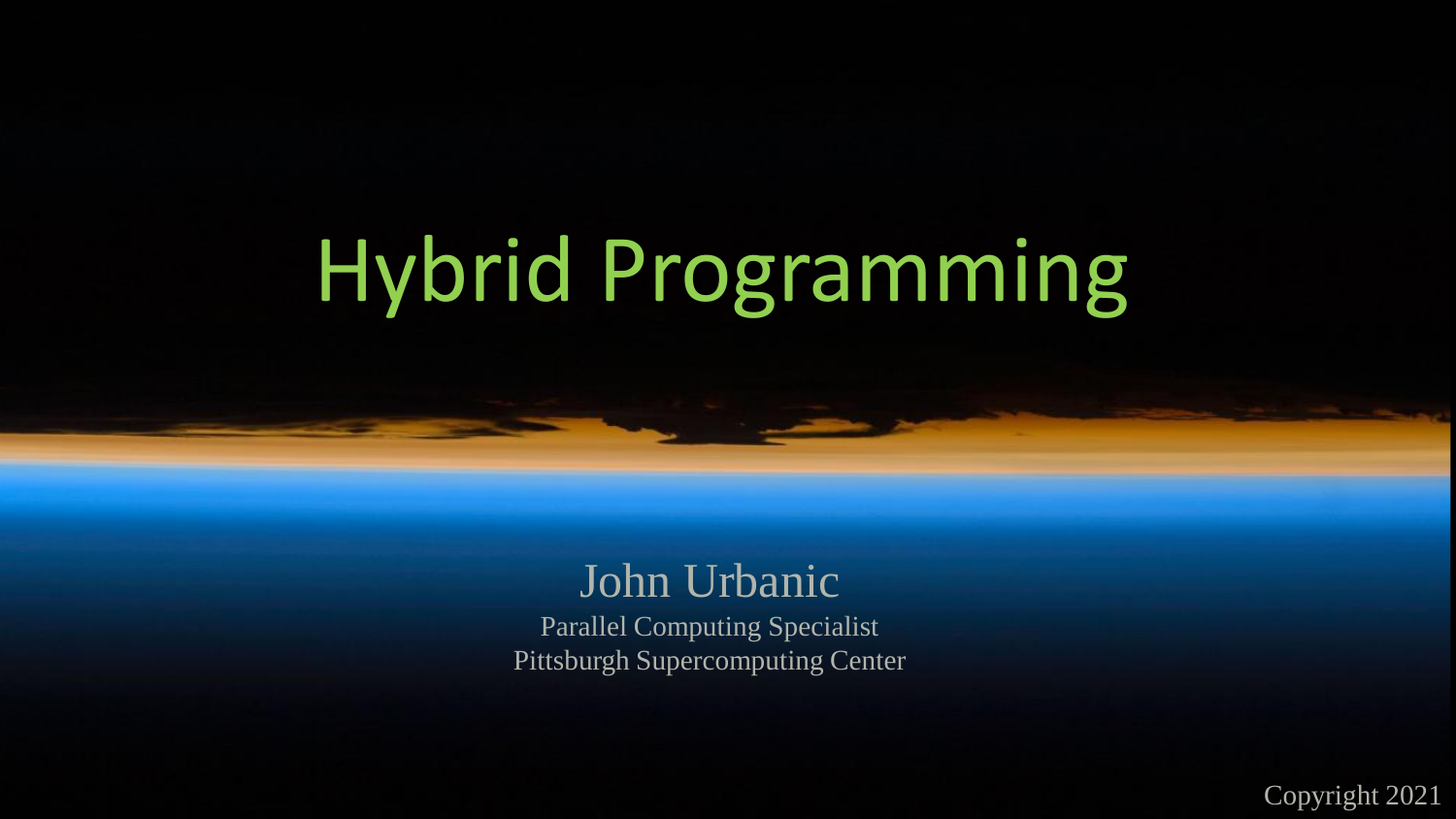# Assuming you know basic MPI

- This is a rare group that can discuss this topic meaningfully.
- I have mentioned MPI 3.0's "improvements" to its hybrid capabilities. These are primarily tying up loose ends and formally specifying that things work as you would expect, and as they largely do. Your MPI 1/2 knowledge will be more than sufficient here.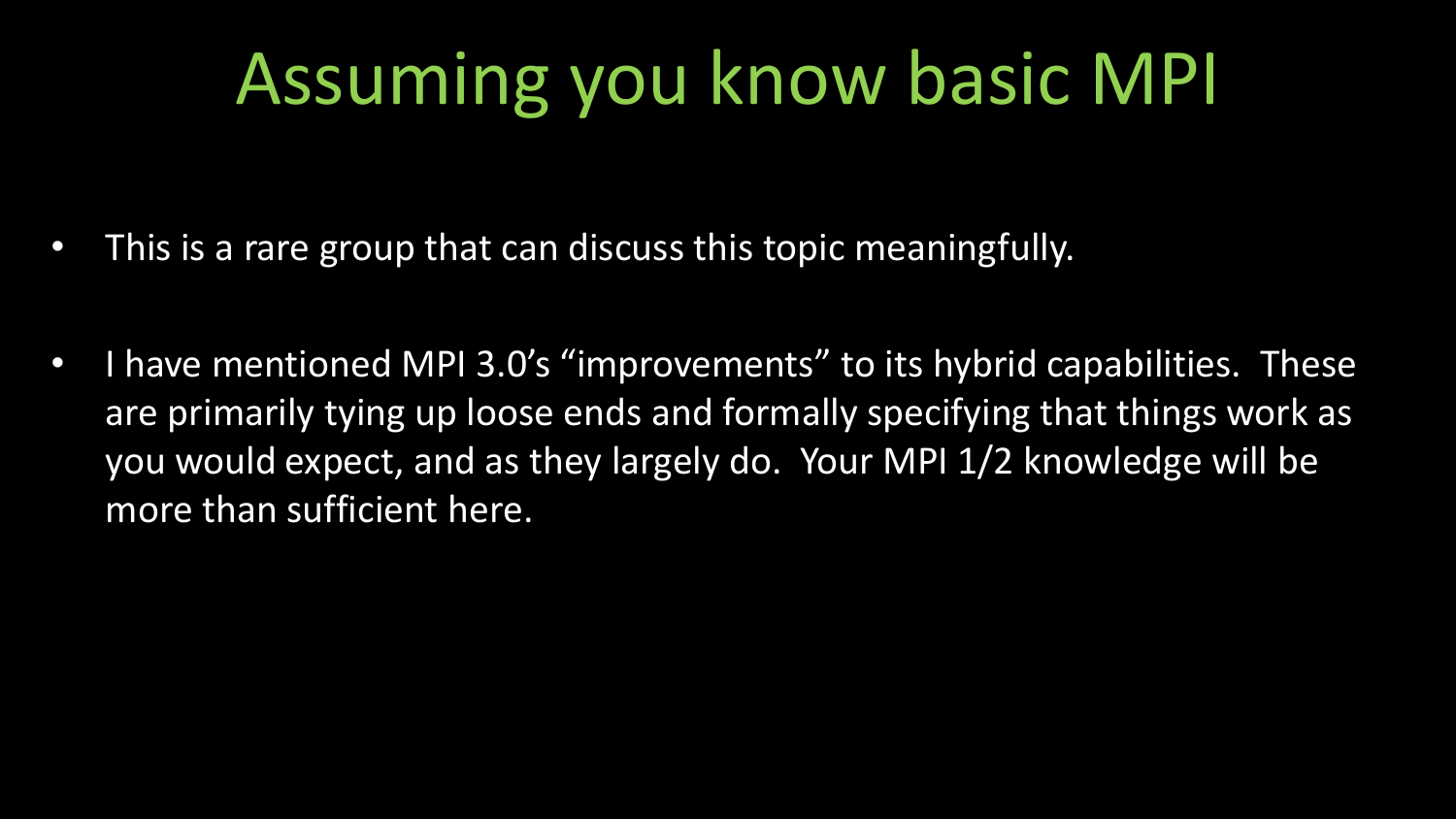#### Hybrid OpenACC Programming (Fast & Wrong)

```
while ( dt_g]obal > MAX_TEMP_ERROR && iteration <= max_iterations ) {
   #pragma acc kernels 
   for(i = 1; i \le ROWS; i++) {
        for(j = 1; j \leq COLUMNS; j++) {
           Temperature[i][j] = 0.25 * (Temperature_last[i+1][j] + Temperature_last[i-1][j] +
                                        Temperature_last[i][j+1] + Temperature_last[i][j-1]);
        }
   if(my_PE_name != npes-1)MPI_Send(&Temperature[ROWS][1], COLUMNS, MPI_DOUBLE, my_PE_num+1, DOWN, MPI_COMM_WORLD);
    }
   if(my_PE_name != 0)MPI_Recv(&Temperature_last[0][1], COLUMNS, MPI_DOUBLE, my_PE_num-1, DOWN, MPI_COMM_WORLD, &status);
   if(my_PE_name != 0)MPI_Send(&Temperature[1][1], COLUMNS, MPI_DOUBLE, my_PE_num-1, UP, MPI_COMM_WORLD);
   if(my_PE_name != npes-1)MPI_Recv(&Temperature_last[ROWS+1][1], COLUMNS, MPI_DOUBLE, my_PE_num+1, UP, MPI_COMM_WORLD, &status);
   dt = 0.0:
   #pragma acc kernels 
   for(i = 1; i \le ROWS; i++){
        for(j = 1; j \leq COLUMNS; j++){
            dt = fmax( fabs(Temperature[i][j]-Temperature_last[i][j]), dt);
           Temperature\_last[i][j] = Temperature[i][j];}
   MPI_Reduce(&dt, &dt_global, 1, MPI_DOUBLE, MPI_MAX, 0, MPI_COMM_WORLD);
   MPI_Bcast(&dt_global, 1, MPI_DOUBLE, 0, MPI_COMM_WORLD);
   if((iteration % 100) == 0) {
       if (my_PE_name == npes-1)#pragma acc update host(Temperature) 
            track_progress(iteration);
        }
    iteration++;
```
#pragma acc data copy(Temperature\_last), create(Temperature)

}



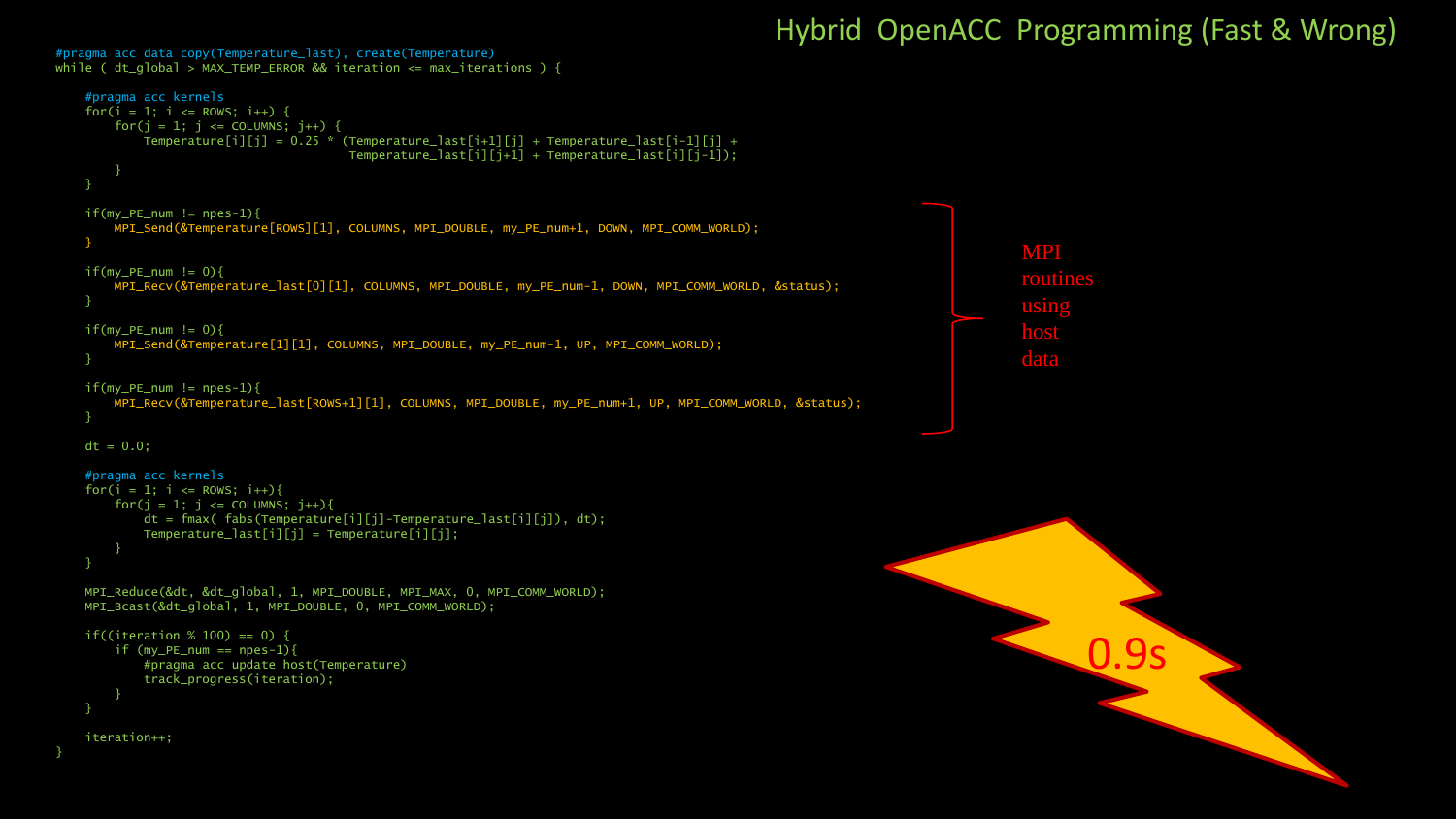#### while (  $dt_g$ lobal > MAX\_TEMP\_ERROR && iteration <= max\_iterations ) { #pragma acc kernels for( $i = 1$ ;  $i \le ROWS$ ;  $i++)$  { for( $i = 1$ ;  $i \leq$  COLUMNS;  $i++)$  { Temperature[i][j] =  $0.25$  \* (Temperature\_last[i+1][j] + Temperature\_last[i-1][j] + Temperature\_last[i][j+1] + Temperature\_last[i][j-1]); } } #pragma acc update host(Temperature, Temperature\_last)  $if(my_PE_name != npes-1)$ MPI\_Send(&Temperature[ROWS][1], COLUMNS, MPI\_DOUBLE, my\_PE\_num+1, DOWN, MPI\_COMM\_WORLD); }  $if(my_PE_name != 0)$ MPI\_Recv(&Temperature\_last[0][1], COLUMNS, MPI\_DOUBLE, my\_PE\_num-1, DOWN, MPI\_COMM\_WORLD, &status); }  $if(my_PE_name != 0)$ MPI\_Send(&Temperature[1][1], COLUMNS, MPI\_DOUBLE, my\_PE\_num-1, UP, MPI\_COMM\_WORLD); }  $if(my_PE_name != npes-1)$ MPI\_Recv(&Temperature\_last[ROWS+1][1], COLUMNS, MPI\_DOUBLE, my\_PE\_num+1, UP, MPI\_COMM\_WORLD, &status); } #pragma acc update device(Temperature, Temperature\_last)  $dt = 0.0$ ; #pragma acc kernels  $for(i = 1; i \le ROWS; i++)$ for( $j = 1$ ;  $j \le 1$  COLUMNS;  $j++)$ { dt = fmax( fabs(Temperature[i][j]-Temperature\_last[i][j]), dt); Temperature\_last[i][j] = Temperature[i][j];

```
}
}
```
MPI\_Reduce(&dt, &dt\_global, 1, MPI\_DOUBLE, MPI\_MAX, 0, MPI\_COMM\_WORLD); MPI\_Bcast(&dt\_global, 1, MPI\_DOUBLE, 0, MPI\_COMM\_WORLD);

```
if((iteration % 100) == 0) {
    if (my_PE_num == npes-1){
        #pragma acc update host(Temperature) 
        track_progress(iteration);
    }
}
```
### Hybrid OpenACC Programming (Slow and Right) #pragma acc data copy(Temperature\_last), create(Temperature)

Update data entering and leaving MPI section



}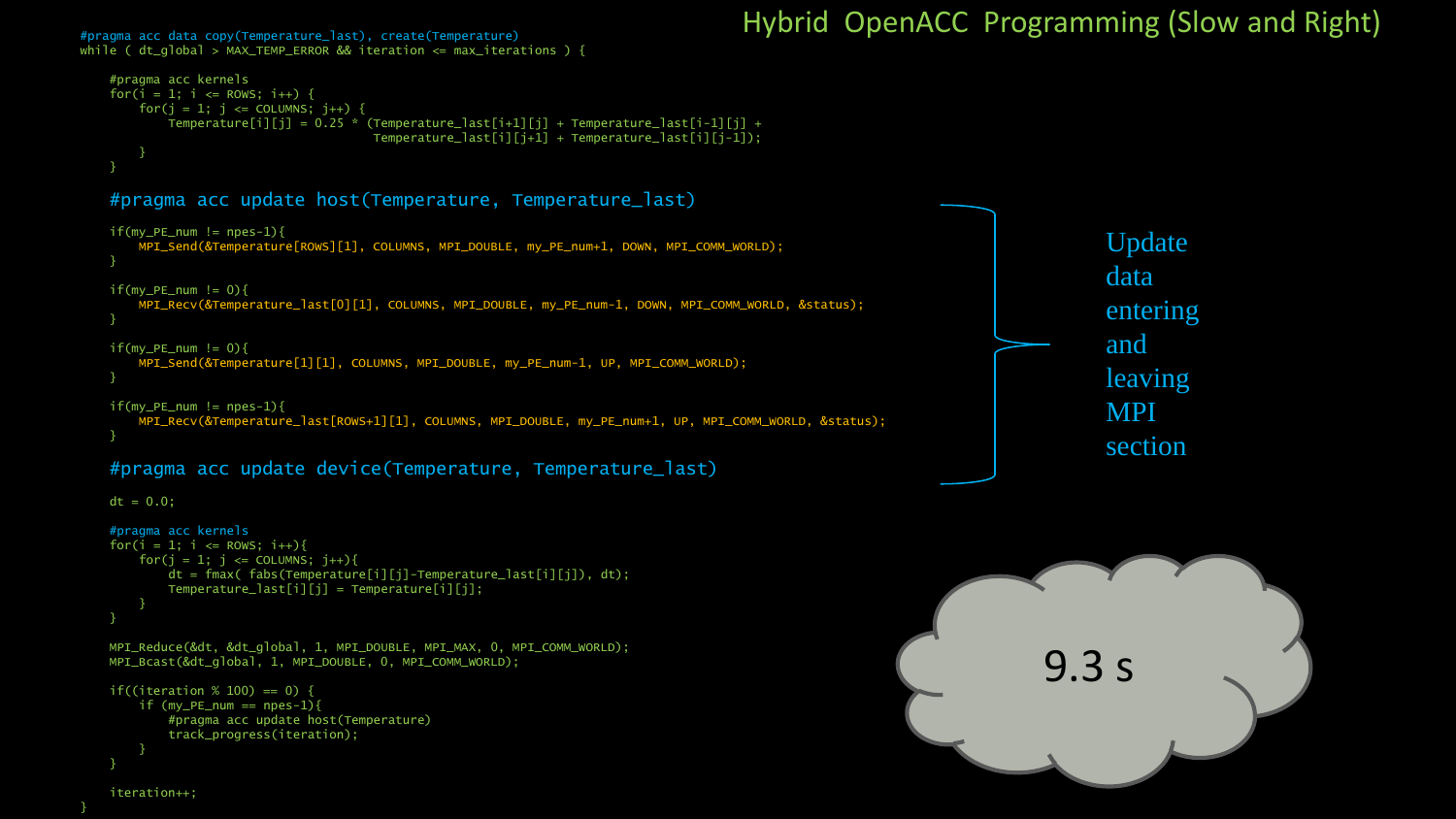#### while (  $dt_g$ ]obal > MAX\_TEMP\_ERROR && iteration <= max\_iterations ) {

### #pragma acc data copy(Temperature\_last), create(Temperature) Hybrid OpenACC Programming (Much Better)

1.1s

```
#pragma acc kernels 
for(i = 1; i \le ROWS; i++) {
    for(j = 1; j \leq CCOLUMNS; j++) {
        Temperature[i][j] = 0.25 * (Temperature_last[i+1][j] + Temperature_last[i-1][j] +
                                     Temperature_last[i][j+1] + Temperature_last[i][j-1]);
    }
}
```
#pragma acc update host(Temperature[1:1][1:COLUMNS],Temperature[ROWS:1][1:COLUMNS])

```
if(my_PE_name != npes-1)MPI_Send(&Temperature[ROWS][1], COLUMNS, MPI_DOUBLE, my_PE_num+1, DOWN, MPI_COMM_WORLD);
}
if(my_PE_name != 0)MPI_Recv(&Temperature_last[0][1], COLUMNS, MPI_DOUBLE, my_PE_num-1, DOWN, MPI_COMM_WORLD, &status);
}
```

```
if(my_PE_name != 0)MPI_Send(&Temperature[1][1], COLUMNS, MPI_DOUBLE, my_PE_num-1, UP, MPI_COMM_WORLD);
```

```
if(my_PE_name != npes-1)
```
MPI\_Recv(&Temperature\_last[ROWS+1][1], COLUMNS, MPI\_DOUBLE, my\_PE\_num+1, UP, MPI\_COMM\_WORLD, &status);

#### #pragma acc update device(Temperature\_last[0:1][1:COLUMNS], Temperature\_last[ROWS+1:1][1:COLUMNS])

 $dt = 0.0$ ;

}

}

```
#pragma acc kernels 
for(i = 1; i \le ROWS; i++)for(j = 1; j <= COLUMNS; j++)dt = fmax( fabs(Temperature[i][j]-Temperature_last[i][j]), dt);
       Temperature_last[i][j] = Temperature[i][j];
    }
}
MPI_Reduce(&dt, &dt_global, 1, MPI_DOUBLE, MPI_MAX, 0, MPI_COMM_WORLD);
MPI_Bcast(&dt_global, 1, MPI_DOUBLE, 0, MPI_COMM_WORLD);
if((iteration % 100) == 0) {
    if (my_PE_num == npes-1){
        #pragma acc update host(Temperature) 
        track_progress(iteration);
    }
```

```
iteration++;
```
}

}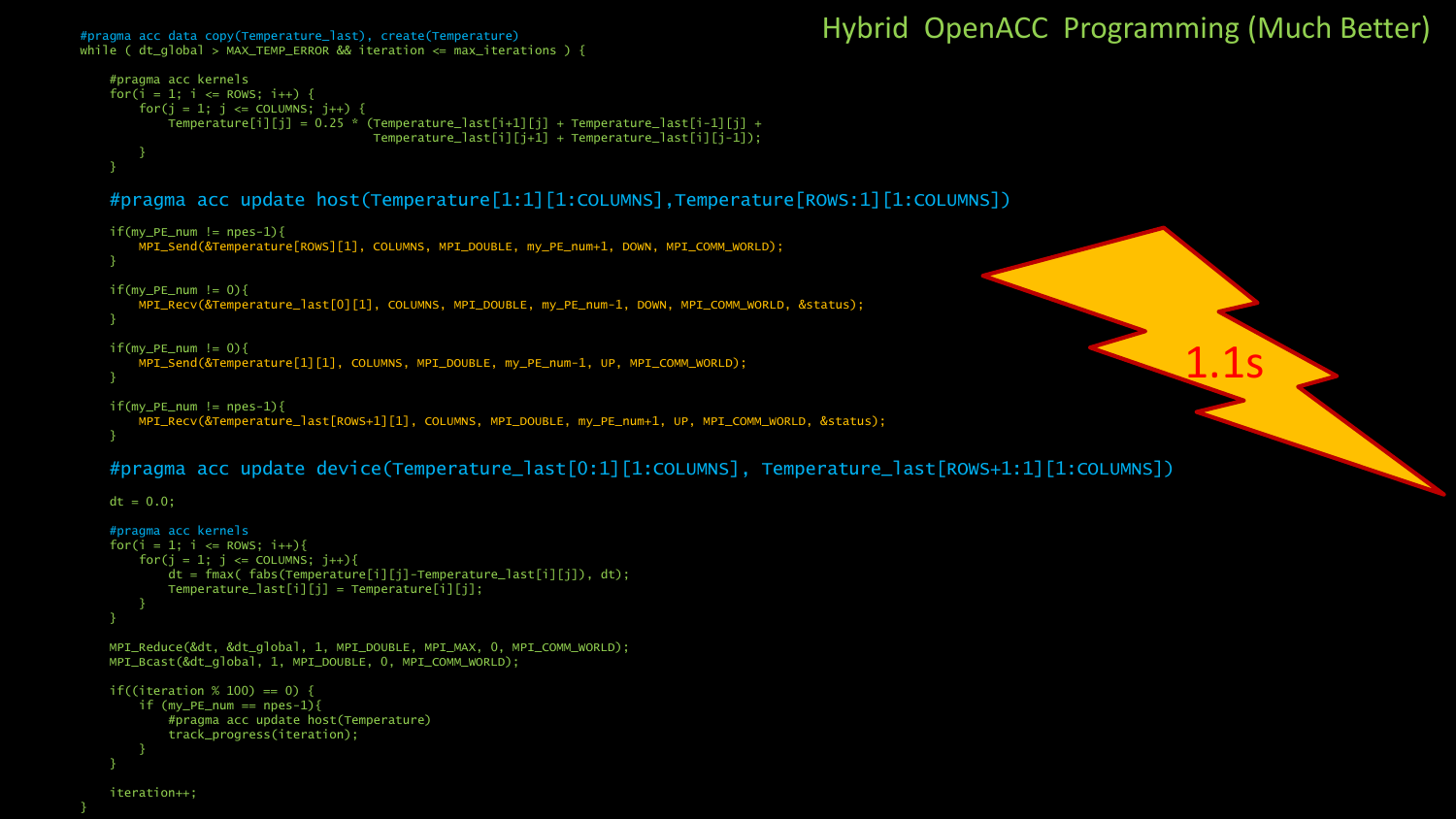## Hybrid OpenMP Programming (Most "complex" version: MPI\_THREAD\_MULTIPLE)

```
#include <mpi.h>
#inc]ude <comp.h//Last thread of PE 0 sends its number to PE 1
main(int argc, char* argv[]){
   int provided, myPE, thread, last_thread, data=0, tag=0;
  MPI_Status status;
   MPI_Init_thread(&argc, &argv, MPI_THREAD_MULTIPLE, &provided);
   MPI Comm_rank(MPI_COMM_WORLD, &myPE);
   #pragma omp parallel firstprivate(thread, data, tag, status)
   {
       thread = omp_get_thread_num();
       last_{th}read = omp_get_num_threads()-1;
       if ( thread==last thread && myPE==0 )
            MPI_Send(&thread, 1, MPI_INT, 1, tag, MPI_COMM_WORLD);
       else if ( thread==last_thread && myPE==1 )
            MPI_Recv(&data, 1, MPI_INT, 0, tag, MPI_COMM_WORLD, &status);
       printf("PE %d, Thread %d, Data %d\n", myPE, thread, data);
   }
  MPI_Finalize();
}
```
% export OMP\_NUM\_THREADS=4 % aprun –n3 –N1 –d4 a.out PE 0, Thread 0, Data 0 PE 1, Thread 0, Data 0 PE 2, Thread 0, Data 0 PE 2, Thread 3, Data 0 PE 0, Thread 3, Data 0 PE 1, Thread 3, Data 3 PE 0, Thread 2, Data 0 PE 2, Thread 2, Data 0 PE 1, Thread 2, Data 0 PE 0, Thread 1, Data 0 PE 1, Thread 1, Data 0 PE 2, Thread 1, Data 0

Output for 4 threads run on 3 PEs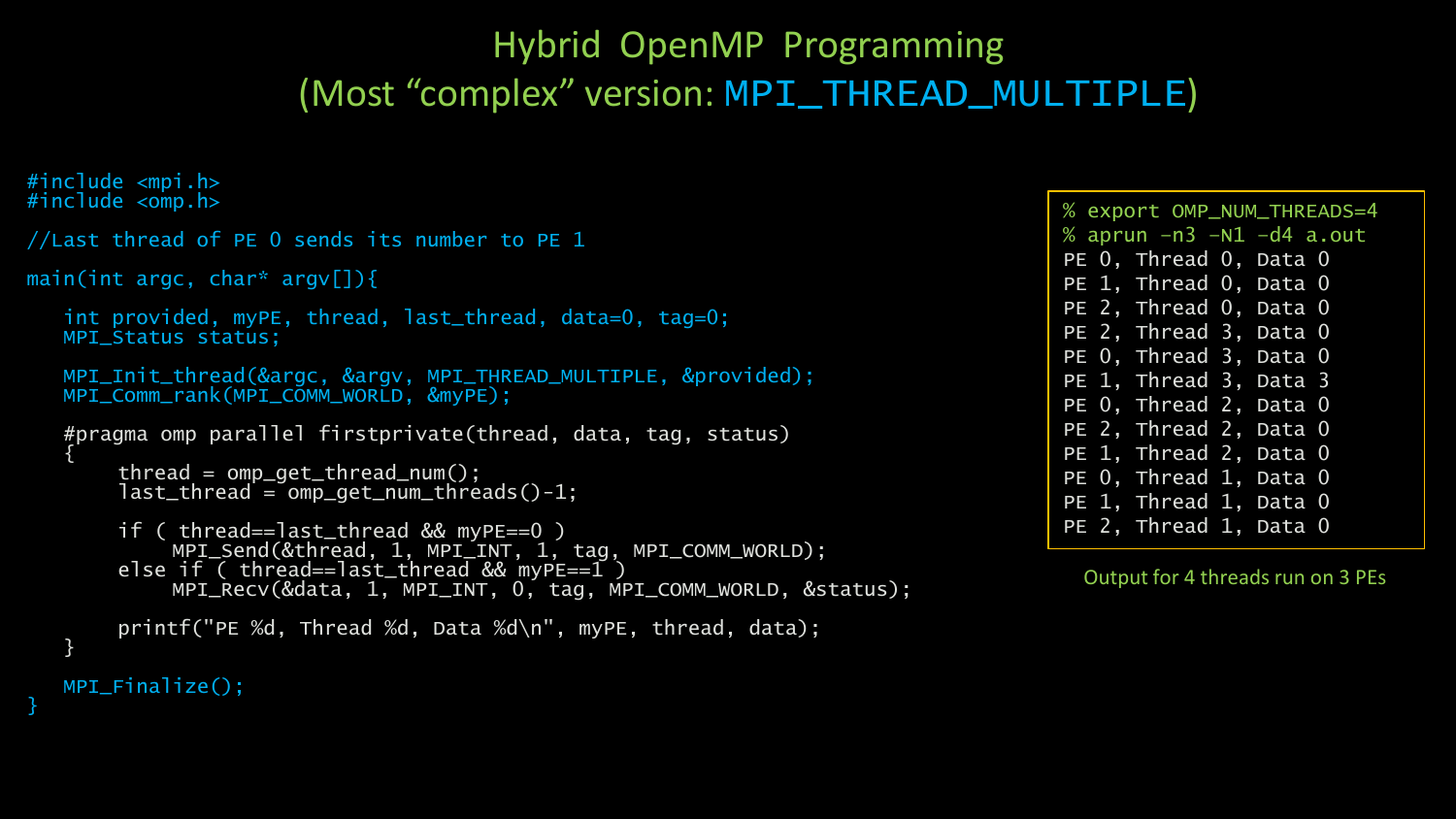# Mix and Match

### • PGI Compile: mpicc –acc laplace\_hybrid.c mpf90 –acc laplace\_hybrid.f90 mpicc –mp –acc laplace\_hybrid.c etc…

- Running:
	- interact ? –n 4  $-N1 - n4$  $-$ qpu  $-N1$   $-n4$  $-qpu$  –N4 –n4  $-N1 - n28$  $-N4 - n112$ etc…
- Intel bonus detail:

export I\_MPI\_PIN\_DOMAIN=omp (or you may not actually get multiple cores!) Details at https://software.intel.com/en-us/articles/hybrid-applications-intelmpi-openmp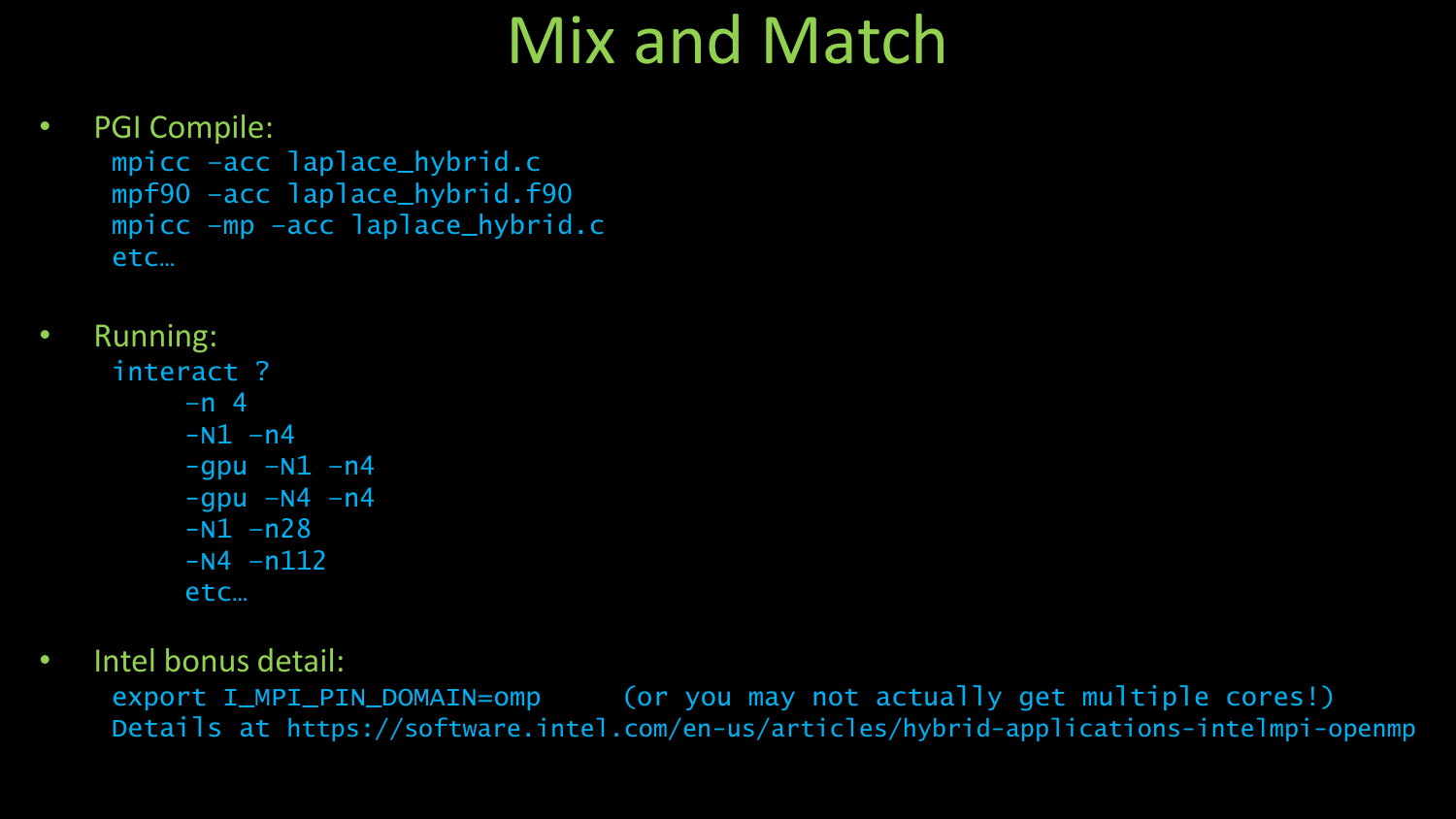# Bottom Line…

- Each one of these approaches occupies its own space.
- If you understand this, you will not be confused as to how they fit together.
- Once again...